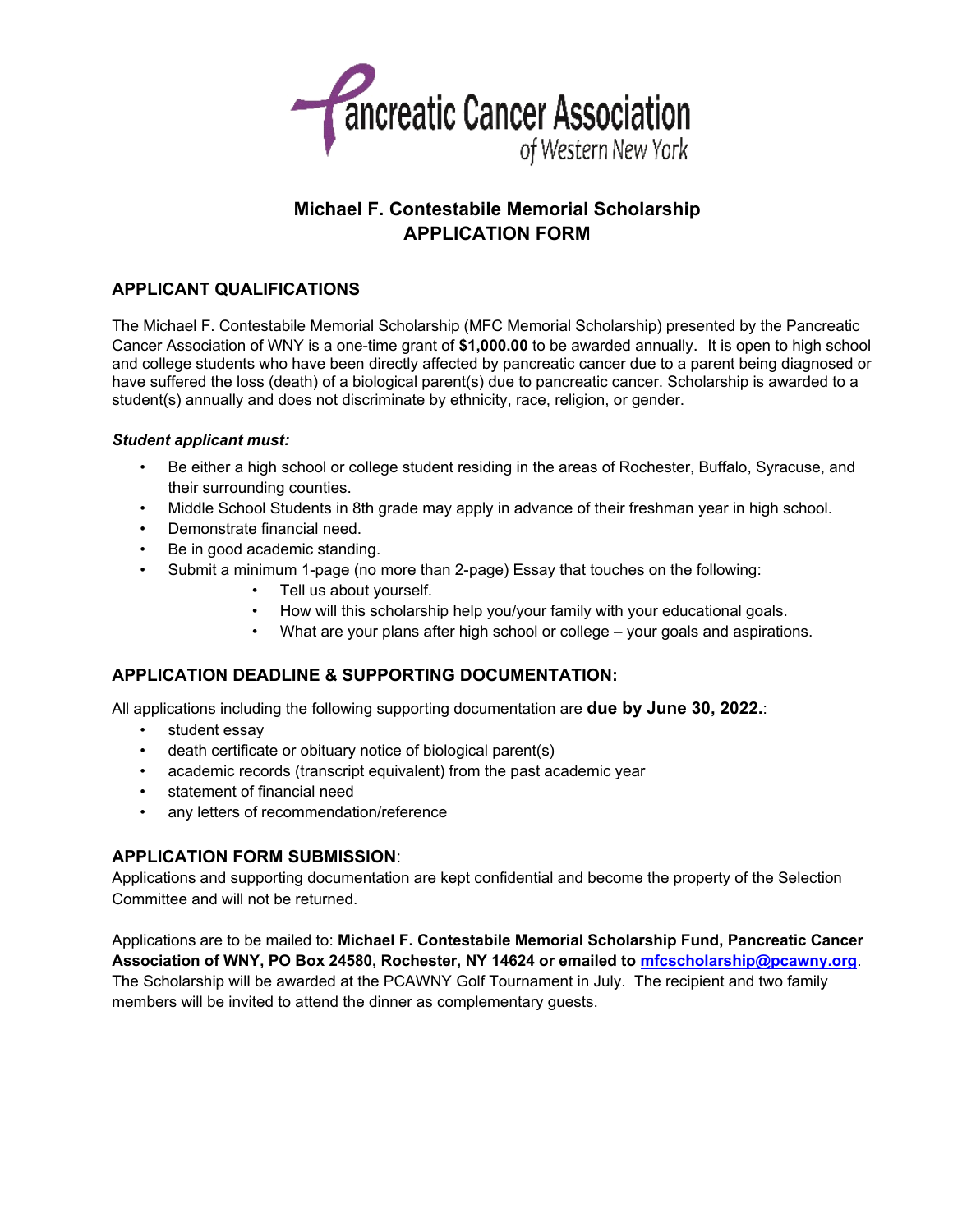

# **Michael F. Contestabile Memorial Scholarship**

# **APPLICATION FOR GRANT (Please type or print in black ink):**

| Age: _________________ Date of Birth _______________                                                |                        |                                                                                                                     |
|-----------------------------------------------------------------------------------------------------|------------------------|---------------------------------------------------------------------------------------------------------------------|
| Parent/Guardian (if applicant is under 18)                                                          |                        |                                                                                                                     |
|                                                                                                     |                        |                                                                                                                     |
|                                                                                                     |                        |                                                                                                                     |
|                                                                                                     |                        | <u> 1989 - Johann Barbara, martxa alemaniar argamento estas esperanto-se estas estas estas estas estas estas es</u> |
| <b>SCHOOL ACTIVITIES:</b>                                                                           |                        |                                                                                                                     |
|                                                                                                     |                        |                                                                                                                     |
| Address __________________________________City ________________State _______Zip ___________________ |                        |                                                                                                                     |
| List the activities you have been/are involved in.                                                  |                        |                                                                                                                     |
|                                                                                                     |                        |                                                                                                                     |
| <b>Activity</b>                                                                                     | <b>Months Involved</b> | <b>Position</b>                                                                                                     |
|                                                                                                     |                        |                                                                                                                     |
|                                                                                                     |                        |                                                                                                                     |
|                                                                                                     |                        |                                                                                                                     |
|                                                                                                     |                        |                                                                                                                     |
|                                                                                                     |                        |                                                                                                                     |
|                                                                                                     |                        |                                                                                                                     |
| OTHER ACTIVITIES (i.e., extracurricular, hobbies, community service)<br><b>Activity</b>             | <b>Months Involved</b> | <b>Position</b>                                                                                                     |
|                                                                                                     |                        |                                                                                                                     |
|                                                                                                     |                        | <u> 1989 - Johann Barbara, martin amerikan personal (</u>                                                           |